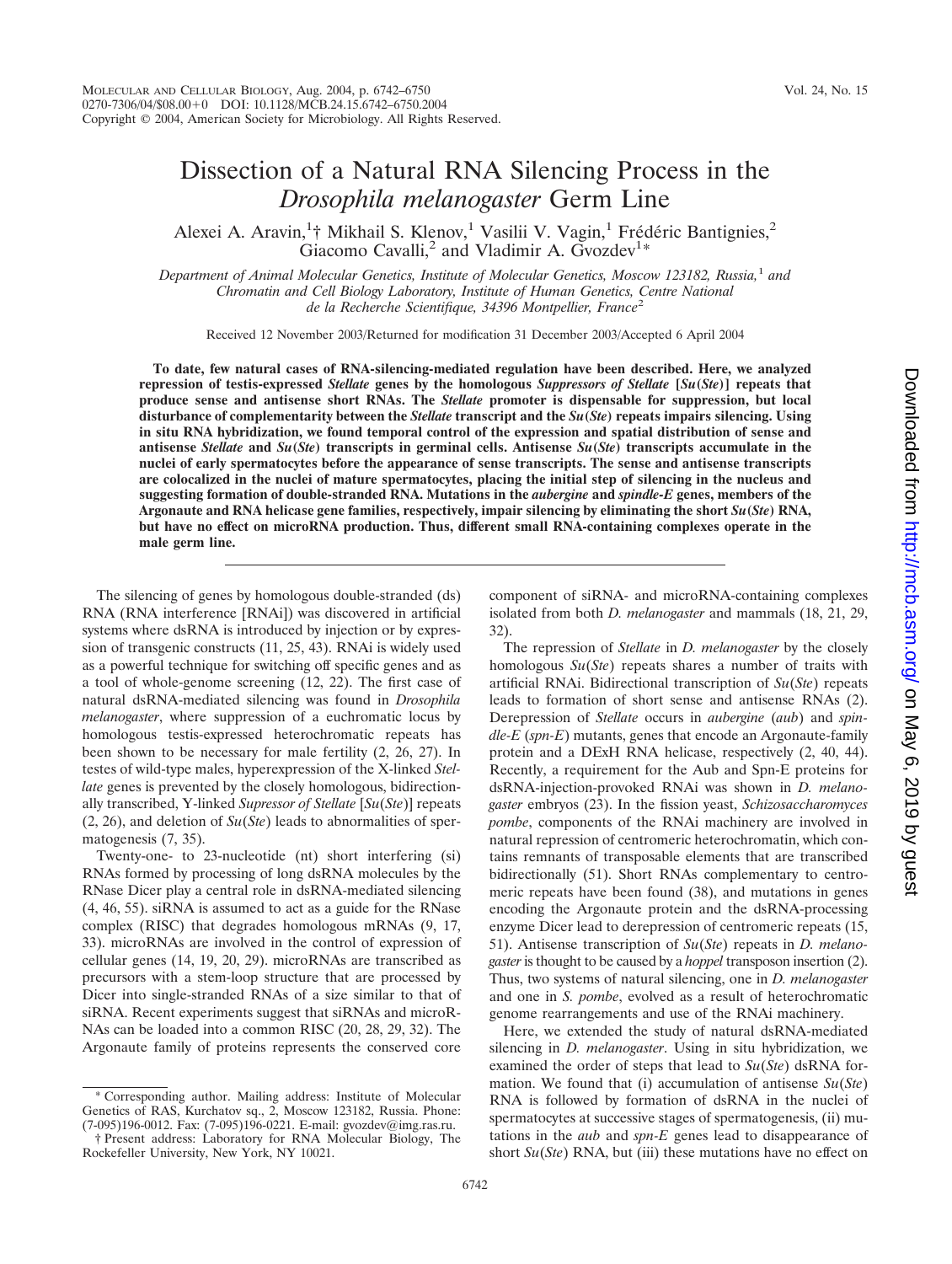microRNA formation, indicating that different protein complexes are involved in the formation of microRNA and *Su*(*Ste*) short RNA in testes. We also show that the *Stellate* promoter is dispensable for silencing and propose a posttranscriptional mechanism for *Stellate* repression.

## **MATERIALS AND METHODS**

**Reporter construct design.** A plasmid template containing six full-length *Ste* genes was used for PCR amplification. For the *Ste134mut-lacZ* construct, the 134-bp Ste fragment was amplified by using a 5'-GAGTCTAGAGTTCCCATC TGGAAGGGCAT-3' and 5'-TAGGATCCATGTTGCCAGTTCTGATGTTC ACAGAAATATG-3' primer pair, digested with XbaI and BamHI, and ligated into the CaSpeR- $\beta$ -galactosidase ( $\beta$ -Gal) vector (47) opened with XbaI and BamHI. For the 2*tub-Ste-lacZ* construct, the 592-bp *Ste* fragment was amplified by using a 5'-GAGAATTCATATTTCTGTGAACAAGTGAACTGGCA-3' and 5'-ACGGATCCAGGGGCGATCTCAAGTTCG-3' primer pair, digested with EcoRI and BamHI, and ligated into the CaSpeR-ß-Gal vector downstream of the previously cloned 2*tub* promoter. The selected clones were sequenced to confirm correct fusion.

*Drosophila* **strains, transformation, and genetic crosses.** P-element-mediated germ line transformation of *Df*  $(I)w^{67c23(2)}$ , *y* embryos was performed according to standard protocol (39). For remobilization of the *P*{*Ste134mut-lacZ*} element, the *yw; Sb[2*-*3]/TM6B* stock was used. The number of insertions was determined by Southern blot analysis. The *cry<sup>1</sup> Y* strain, with a deletion of most *Su*(*Ste*) repeats, has been described (35). To produce males carrying the *cry<sup>1</sup> Y* chromosome, *Df* (1) $w^{67c23(2)}$ , *y* females were crossed to  $X/B^s$  *cry*<sup>1</sup> $Yy^+$  males. The strains carrying the *aub* and *spn-E* mutations were  $y<sup>1</sup>$  *ac*<sup>1</sup> *sc*<sup>1</sup> *w*<sup>1</sup> *Ste*<sup>+</sup>; *P*{*lacW*}*aub*<sup>*sting-1/*</sup>  $Cy$  and  $Ste^+$ ;  $ru^1$   $st^1$   $spn-E^1$   $e^1$   $ca^1$ /TM3,  $Sb^1$   $e^s$ .

**Detection of transcripts by in situ hybridization.** DNA fluorescent in situ hybridization (FISH) experiments on whole-mount embryos was performed as described previously (3). A plasmid template containing a full-length *Stellate* gene (1,150 bp) was used for PCR amplification to produce 631-bp PCR products containing a *Stellate* open reading frame and either T3 or T7 RNA polymerase promoter sequences. PCR products were cleaned before transcription, using a PCR purification kit (QIAGEN), and probes were transcribed by T7 or T3 RNA polymerase. About 1  $\mu$ g of template was used in a 10- to 20- $\mu$ l transcription reaction mixture with a nucleotide mix containing either digoxigenin (DIG)-UTP or biotin-UTP. The labeled RNA was partially hydrolyzed by incubation at 60°C in a 40 mM NaHCO<sub>3</sub>–60 mM Na<sub>2</sub>CO<sub>3</sub> solution. After neutralization and ethanol precipitation, RNA was dissolved in 20  $\mu$ l of water and 80  $\mu$ l of hybridization solution HS (50% formamide,  $5 \times$  SSC [1 $\times$  SSC is 0.15 M NaCl plus0.015 M sodium citrate],  $0.1\%$  Tween 20, 5 mg of torula RNA/ml, 50  $\mu$ g of heparin/ml) was added.

Testes were dissected in  $1\times$  phosphate-buffered saline (PBS), fixed for 20 min in 4% paraformaldehyde in 1 $\times$  PBS, washed three times for 5 min in PBT (1 $\times$ PBS, 0.1% Tween 20), treated with a solution of 50  $\mu$ g of proteinase K/ml in 1× PBS for 8 min, washed with a solution of 2 mg of glycine/ml in PBT for 2 min and two times for 5 min in PBT, refixed for 20 min in  $4\%$  paraformaldehyde in  $1\times$ PBS, and washed two times for 5 min in PBT and finally with 50% HS in PBT. After prehybridization in HS at 60°C for 1 to 3 h, samples were hybridized overnight at 60°C in 150 to 200  $\mu$ l of HS containing 2.5 to 5 ng of riboprobe/ $\mu$ l. After hybridization, samples were washed three times for 30 min in HS at 60°C, 15 min in 50% HS in PBT at 60°C, two times for 15 min in  $2 \times$  SSC–0.1% Tween 20 at 60 $^{\circ}$ C, two times for 15 min in 0.2× SSC–0.1% Tween 20 at 60 $^{\circ}$ C, and two times for 15 min in PBT at room temperature. Samples were incubated for 1 to 2 h in  $1 \times$  PBS–0.3% Triton X-100–1% bovine serum albumin–10% goat serum for blocking and in the same solution with antibodies for 1 h. The following antibody concentrations were used: 1:2,000 for anti-DIG-alkaline phosphatase (AP) (Roche), 1:50 for anti-rhodamine (Roche), and 1:500 for anti-biotin-fluorescein isothiocyanate (Vector). Samples were washed two times for 15 min in  $1 \times$  PBS–0.3% Triton X-100, once for 15 min in PBS–250 mM NaCl–0.2% NP-40–0.2% Tween 20, and two times for 15 min in  $1 \times$  PBS–0.3% Triton X-100.

For fluorescence detection, DNA was counterstained with  $0.2 \mu g$  of  $4'$ ,  $6'$ diamidino-2-phenylindole (DAPI)/ml in PBT for 10 min, washed in PBT, washed in  $1 \times$  PBS, and mounted in 30 to 40  $\mu$ l of ProLong antifade (Molecular Probes). For AP reactions, samples were washed for 10 min in AP buffer (100 mM NaCl, 50 mM MgCl2, 100 mM Tris [pH 9.5], 0.1% Tween 20) and incubated with 1 ml of AP buffer with 20  $\mu$ l of nitroblue tetrazolium–5-bromo-4-chloro-3-indolylphosphate (NBT/BCIP) stock solution (Roche) added. Development of the reaction was observed visually, and the reaction was stopped after 0.5 to 1 h.

Samples were washed two times for 3 min with PBT and mounted in 70% glycerol in  $1 \times$  PBS.

For DNA and RNA FISH experiments, images were acquired with a cooled charge-coupled device camera (Micromax YHS 1300; Roper Scientific) mounted on a DMRXA Leica microscope with a  $100 \times$  Plan/Apo objective (numerical aperture, 1.4) mounted on a Roper Scientific piezo electric *z*-axis actuator. For Fig. 2, single slices from *z* stacks were deconvolved by a Huygens MLE single-TIF procedure (Scientific Volume Imaging).

**dsRNA processing in vitro.** PCR products of the *lacZ* or *Su*(*Ste*) gene carrying T7 promoters on both ends were used as transcription templates. RNA was transcribed by using T7 RNA polymerase (Boehringer) according to the manufacturer's instructions. RNA was heated to 65°C for 10 min and then slowly cooled to room temperature for 1 h. Cell lysates of Schneider 2 cells were prepared as described previously (4). To obtain testis extract, 50 testis pairs were dissected on ice in PBS solution and centrifuged at  $6,000 \times g$ , PBS was removed, and an equal volume (25  $\mu$ l) of buffer was added (25 mM HEPES [pH 7.4], 100 mM CH<sub>3</sub>COOK, 2 mM MgCl<sub>2</sub>, 6 mM β-mercaptoethanol, 1 mg of AEBSF protease inhibitor and Complete protease inhibitor [Roche]/ml). Tissue grinder homogenization was followed by centrifugation at  $20,000 \times g$  for 20 min. Internally  $\left[\alpha^{-32}P\right] UTP$ -labeled dsRNA (50 nM) was incubated at 25°C for 1 h in a 50-µl reaction volume containing 25 µl of lysate, 1 mM ATP, 10 mM creatine phosphate, and 30  $\mu$ g of creatine phosphokinase/ml. Reactions were stopped by the addition of Trizol reagent (GIBCO BRL). RNA was isolated by using the standard Trizol protocol and was analyzed by electrophoresis in a 15% polyacrylamide gel.  $[\gamma^{-32}P]ATP$ -labeled RNA size markers were prepared by using T4 polynucleotide kinase (New England Biolabs).

 $\beta$ -Gal activity assay. Eight pairs of hand-dissected testes were added to 200  $\mu$ l of Z buffer (60 mM Na<sub>2</sub>HPO<sub>4</sub>, 40 mM NaH<sub>2</sub>PO<sub>4</sub>, 10 mM KCl, 1 mM MgSO<sub>4</sub>,  $0.35\%$   $\beta$ -mercaptoethanol). Testes were homogenized with a tissue grinder, and 100 μl of 0.4% ONPG (*o*-nitrophenyl-β-D-galactopyranoside) (Sigma) in Z buffer was added. Samples were incubated at 37°C for 3 h, and the reaction was stopped by adding 1 ml of 0.52 M  $\text{Na}_2\text{CO}_3$ . The extracts were centrifuged at  $20,000 \times g$  for 1 min.  $\beta$ -Gal activity was calculated from absorbance measured at 420 and 550 nm.

Detection of  $Su(Ste)$  small RNA and X-Gal (5-bromo-4-chloro-3-indolyl-ß-Dgalactopyranoside) staining of testes were performed as described previously (2). The detection of miR-304 and miR-12 was carried out by hybridization (30) with the oligonucleotides CTCACATTTACAAATTGAGATTA and ACCAGTACC TGATGTAATACTCA, respectively, labeled with  $[\gamma^{-32}P]$ ATP, using T4 polynucleotide kinase (New England Biolabs).

## **RESULTS**

**Nuclear localization of** *Stellate* **and** *Su***(***Ste***) transcripts in germ cells.** To determine the subcellular localization of *Stellate* and *Su*(*Ste*) transcripts, we used in situ hybridization with sense and antisense *Stellate* single-stranded RNA probes. These probes hybridize to both *Stellate* and *Su*(*Ste*) RNAs due to a high level of sequence identity between them. The specificity of hybridization was first tested by DNA FISH to salivary gland polytene chromosomes and to embryonic interphase nuclei (data not shown). The probe produces a single signal on polytene chromosomes at 12D on the X chromosome, where the euchromatic *Stellate* locus is located. Because heterochromatin is underrepresented in polytene chromosomes, the Y-linked *Su*(*Ste*) locus and the second X*-*heterochromatin *Stellate* locus are not detected. Hybridization to embryonic interphase nuclei, in contrast, yields two signals in nuclei of female embryos and three signals in male nuclei. These results are consistent with hybridization with the two X-linked *Stellate* loci (in the euchromatin at 12D and in the heterochromatin at h26) and the Y-linked *Su*(*Ste*) locus. Since females carry two X chromosomes that are paired in most somatic nuclei in embryos at this developmental stage, two signals per nucleus are expected, while in males a third signal corresponds to the *Su*(*Ste*) locus located on the Y chromosome.

RNA in situ hybridization with single-stranded probes was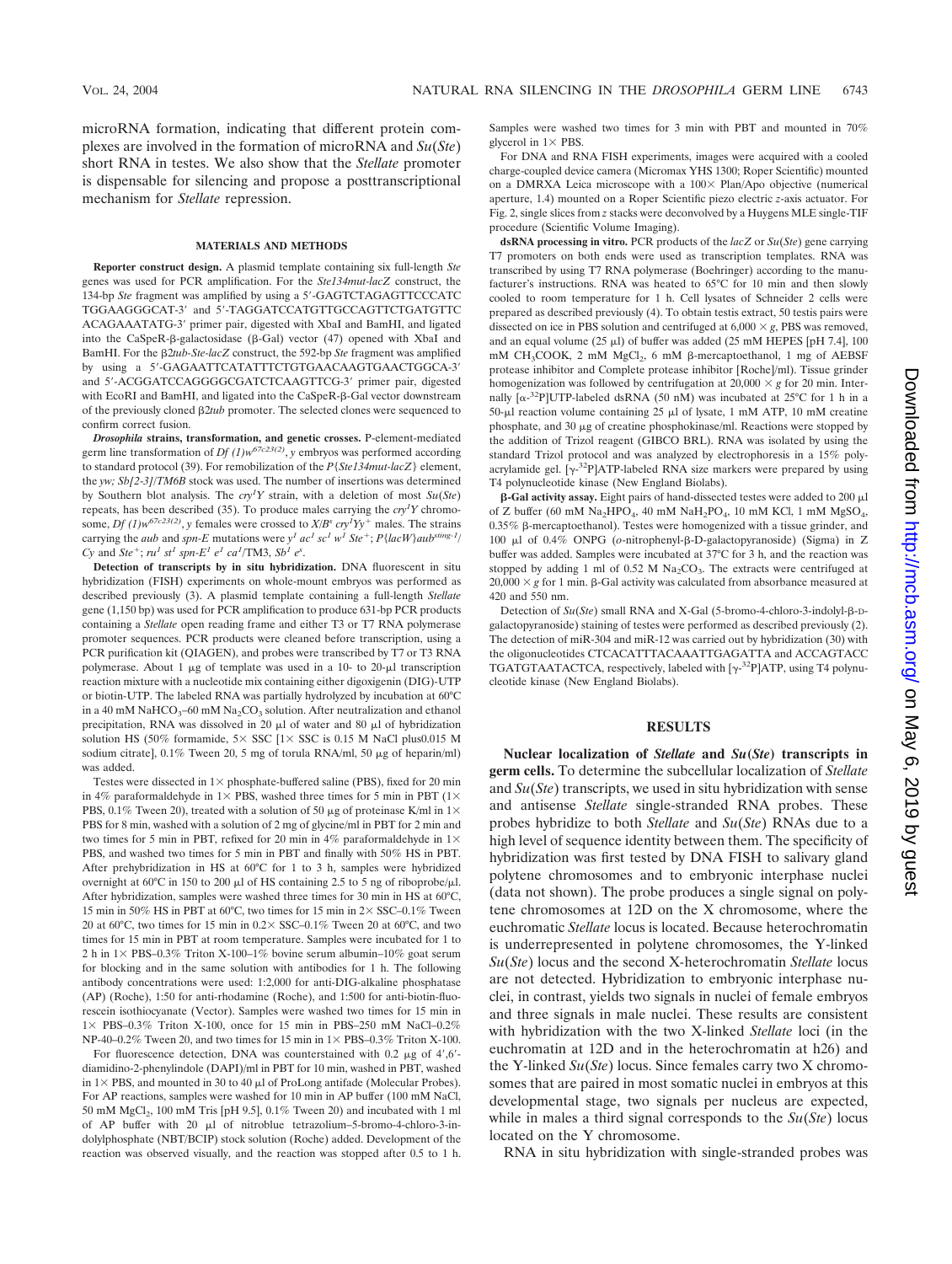

FIG. 1. Localization of sense and antisense *Stellate* and *Su*(*Ste*) transcripts in testes. Sense and antisense RNA were detected by using single-stranded probes in whole testes of wild-type males (XY) and of males with a deletion of the bulk of *Su*(*Ste*) repeats (*Xcry1 Y*). DIG-labeled probes were visualized by using AP-coupled antibodies following color reaction with NBT/BCIP substrate. The segments shown in enlarged panels correspond to early (EPS) and mature (MPS) primary spermatocyte stages. In wild-type males, antisense transcripts are abundant in the nuclei of early primary spermatocytes, while in *cry<sup>1</sup>Y* males the signal area is greatly decreased. In mature primary spermatocytes, antisense transcripts are detected as one or two sharp dots per nucleus. In *cry<sup>1</sup> Y* males the signals are not visible in all nuclei. Sense RNA is detected only at the mature primary spermatocyte stage, as faint dots in nuclei of the wild-type males or as a strong diffuse signal in the cytoplasm of *cry1 Y* males.

done on dissected testes, using the same sequences as for the DNA probe described above. *D. melanogaster* testes are composed of male germ cells in successive stages of spermatogenesis and several types of somatic cells. We detected abundant antisense transcripts in early and mature primary spermatocytes. In early primary spermatocytes of wild-type males, the antisense RNA had a diffuse nuclear localization (Fig. 1 and 2a). DNA counterstaining by DAPI showed that the antisense signal corresponds to the non-DAPI-stained nuclear region (Fig. 2a). In the subsequent mature primary spermatocyte developmental stage, strong nuclear antisense signals are seen as distinct dots (one, two, or occasionally more) in each nucleus. No antisense transcripts are detected in the cytoplasm of spermatocytes at any stage. As expected for  $cry<sup>1</sup>Y$  males, which have a partial deletion of *Su*(*Ste*) repeats, probing for antisense RNA produces a dramatically weaker signal than in wild-type males. Thus, the abundant antisense transcripts of wild-type males have a nuclear localization and their expression is significantly decreased in *cry1 Y* males.

The probe for *Stellate* and *Su*(*Ste*) sense RNAs does not detect any signal in early primary spermatocytes, which represent the developmental stage where antisense transcripts are first detected. In the subsequent mature primary spermatocyte stage, we detected sense RNA signals in nuclei as distinct faint dots that are qualitatively similar to the signals of antisense transcripts at the same stage (Fig. 1 and 2a). No signal above background was seen in the cytoplasm of wild-type males. In contrast, when silencing was relieved in *cry1 Y* males, the sense

RNA was detected as a strong and dispersed signal in the cytoplasm of mature primary spermatocytes. No sense RNA was detected in the nuclei of  $cry<sup>I</sup>Y$  males (Fig. 1). Thus, sense transcripts appear after antisense RNAs and are localized as compact dots in nuclei of mature primary spermatocytes of wild-type males but are found in the cytoplasm when silencing is relieved.

We have ruled out the possibility that the sense and antisense RNA signals in nuclei of mature primary spermatocytes arise from DNA hybridization: no signals are detected in somatic cells, and RNase treatment of fixed testes before hybridization eliminates the signals. Simultaneous detection of sense and antisense RNAs demonstrates that the sense and antisense transcripts are colocalized in nuclei of wild-type mature primary spermatocytes (Fig. 2b). This suggests that the sites where sense and antisense transcripts colocalize might represent nuclear sites of dsRNA formation.

**The short** *Su***(***Ste***) RNA detected in vivo is longer than siRNAs.** *Stellate* silencing has been shown to be associated with the presence in testes of a homologous short 25- to 27-nt RNA that is likely processed from *Su*(*Ste*) dsRNA. The short *Su*(*Ste*) RNA is longer than canonical siRNA (21 to 23 nt) and endogenous microRNAs (21 to 24 nt) processed from hairpin precursors in *D. melanogaster* (1). This apparent size difference is not a technical artifact caused by decreased RNA mobility because of a high concentration of total RNA in the samples (data not shown), nor is the length of the short RNA related to some peculiarity of the *Su*(*Ste*) RNA sequence. In vitro-syn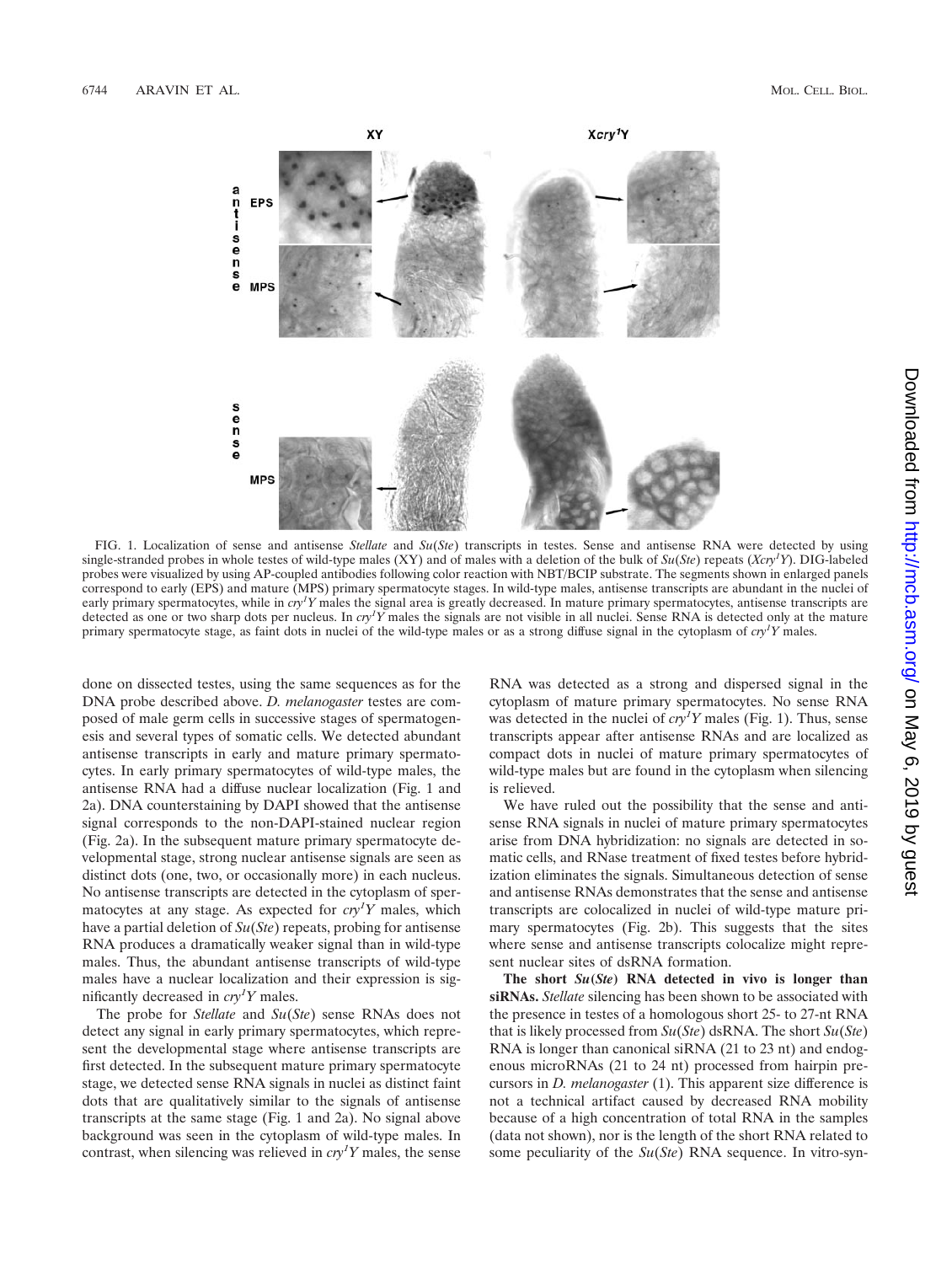a



FIG. 2. FISH detection of sense and antisense transcripts in wildtype spermatocytes. (a) Sense and antisense RNAs in the nuclei of early (EPS) and mature (MPS) primary spermatocytes of wild-type males. DIG-labeled probes were visualized by using rhodamine-coupled antibodies (red); DNA was stained with DAPI (blue). Staining in the cytoplasm is due to tissue autofluorescence. (b) Simultaneous detection of sense and antisense transcripts in mature primary spermatocyte nuclei. The DIG-labeled probe for sense RNA was visualized with rhodamine-coupled antibodies (red), and the biotin-labeled probe for antisense RNA was visualized with fluorescein isothiocyanate-coupled antibodies (green). DNA was stained with DAPI (blue). Images obtained from separate channels (upper line) and the composite image (bottom) are shown.

thesized *Su*(*Ste*) dsRNAs incubated with a cell culture extract are processed into fragments of the same size (21 to 23 nt) as *lacZ* dsRNA (Fig. 3a) rather than the 25 to 27 nt of endogenous *Su*(*Ste*) short RNA (Fig. 3b). Thus, both *Stellate* and *Su*(*Ste*) dsRNAs are processed in vitro into fragments of canonic siRNA sizes, while the in vivo product is longer. The same result was obtained using testis extract (Fig. 3a). It cannot be excluded that specific processing occurs only in germ cells, whereas siRNAs of standard size are produced in the somatic cells. However, the complete absence of longer products in testis extract-treated RNA is in conflict with this explanation.

**The Aub and Spn-E proteins are required for the presence of** *Su***(***Ste***) short RNA in vivo but are dispensable for dsRNA processing in vitro.** *Stellate* derepression in the presence of an intact *Su*(*Ste*) locus has been observed as a result of mutations in the *aub* and *spn-E* genes, which encode an Argonaute family protein and a DExH RNA helicase, respectively (2, 40, 44). The *Stellate* derepression caused by mutation was not a result of lack of *Su*(*Ste*) antisense transcription (2). Both *aub* and *spn-E* are required for artificial RNAi in oocytes and embryos (23). *spn-E* mutation also leads to an increased steady-state level of several retrotransposon transcripts in the germ line (2, 44). We tested for the presence of *Su*(*Ste*) short RNA in testes of *aub* and *spn-E* mutant males. *Su*(*Ste*) short RNAs of both polarity are absent in total testis RNA isolated from homozygous *aub* and from homozygous *spn-E* males (Fig. 4a). This observation supports the correlation between *Stellate* silencing and the presence of short RNAs and implicates the Aub and Spn-E proteins in the formation and/or stabilization of the short RNAs. We have also investigated the effect of the *aub* and *spn-E* mutations on the expression of microRNA in testes. The expression of two microRNAs (miR-304 and miR-12) is



FIG. 3. Sizes of short RNAs produced by dsRNA processing in vitro and detected in vivo. (a) Twenty-one- to 23-nt RNA fragments of *lacZ* and *Su*(*Ste*) are produced by dsRNA processing in cell culture and testis extracts. In vitro-synthesized, uniformly labeled *lacZ* or *Su*(*Ste*) dsRNAs were incubated with cell culture or testis extracts, and RNAs were isolated and separated on a 15% denaturing acrylamide gel. Total testis RNA from wild-type males was separated in parallel. 32P-labeled RNA oligonucleotides were used as size markers. (b) The same gel was electroblotted to a membrane and hybridized with a *Su*(*Ste*) probe to detect the 25- to 27-nt *Su*(*Ste*) RNA in the total testis RNA preparation. Hybridization also increased the strength of signals from the in vitro-synthesized *Su*(*Ste*) dsRNA.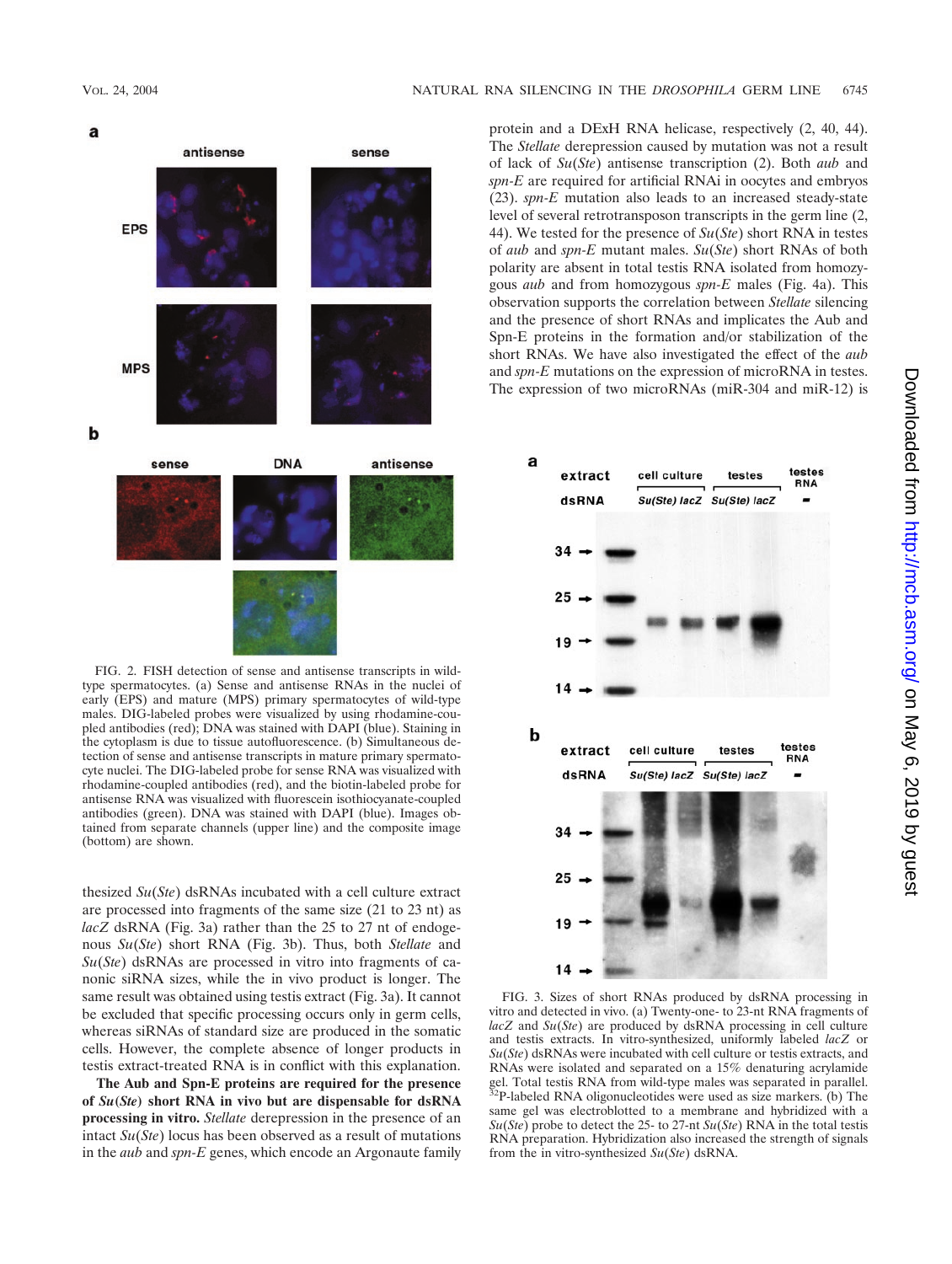

FIG. 4. Effects of *aub* and *spn-E* mutations on the presence of the short *Su*(*Ste*) RNA and of microRNA in vivo and on processing of dsRNA in vitro. (a) Short *Su*(*Ste*) RNAs are absent in homozygous *aub* and *spn-E* mutants. Equal quantities of total RNA isolated from testes of heterozygous (+/-) and homozygous (-/-) males were separated on a gel and hybridized with a *Su*(*Ste*) probe. (b) There is no effect of either mutation on the amount of miR-304. (c) *aub* and *spn-E* mutations do not affect in vitro processing of dsRNA to 21- to 23-nt fragments. *lacZ* dsRNA was incubated with extracts prepared from testes of heterozygous  $(+/-)$  or homozygous  $(-/-)$  males. No degradation of dsRNA was detected in the absence of testis extract (lysate  $-$ ).

increased in testes as compared to somatic tissues (data not shown). However, the amounts of both microRNAs were not affected by the *aub* and *spn-E* mutations (Fig. 4b; data not shown). Thus, different sets of proteins are involved in the expression of *Su*(*Ste*) short RNA and microRNAs in testes.

To analyze the role of Aub and Spn-E in dsRNA processing in vitro, 32P-labeled *Su*(*Ste*) dsRNA was incubated with mutant testis extracts. Normal processing of dsRNA into 21- to 23-nt siRNA was observed in testis extracts obtained from both *aub* and *spn-E* males (Fig. 4c), suggesting that the proteins are not directly involved in dsRNA cleavage even though they are required for in vivo production of the 25- to 27-nt *Su*(*Ste*) RNA.

**Disruption of homology to** *Su***(***Ste***) repeats in the transcribed region of the** *Stellate* **gene relieves silencing of reporter constructs.** *Stellate* silencing may be investigated by using reporter constructs that include *Stellate* sequences fused to *lacZ* (2). The *Ste134-lacZ* construct contains 134 bp of the *Stellate* gene, including 104 bp of nontranscribed sequence followed by 30 bp from the 5'-UTR of the first *Stellate* exon (Fig. 5a). This fragment drives *Su*(*Ste*)-dependent *lacZ* expression in testes (2). Assuming a posttranscriptional mechanism of silencing, only 30 bp of this sequence represents a target for homologous recognition and degradation. We substituted three sequential nucleotides located in the middle of the 30-bp sequence  $(+16$ to  $+18$  with respect to the transcription start) to produce the

*Ste134mut-lacZ* construct (Fig. 5a). This mismatch may prevent the complementary interaction between *Stellate* and  $Su(Ste)$  short RNAs. Measurement of  $\beta$ -Gal activity in testes of wild-type males carrying this mutated construct showed a considerable (two- to fivefold for different stocks) increase of *lacZ* expression compared to that in males with the ancestral *Ste134-lacZ* construct (Fig. 5b). In contrast, the expression level was roughly the same for both constructs in  $cry<sup>T</sup>Y$  males, suggesting that mutation does not lead to *Su*(*Ste*)-independent promoter activation. Thus, local perturbation of complementarity in the transcribed region between the *Stellate* transcripts and the small *Su*(*Ste*) RNA results in a relief of silencing similar to that produced by  $\frac{cry^T Y}{P}$  deletion.

To test whether the *Stellate* promoter is necessary for *Su*(*Ste*) dependent repression, we used a 2*tub-Ste-lacZ* construct. This transgene contains an almost complete *Stellate* open reading frame fused to the *lacZ* gene under control of the heterologous 2-tubulin promoter (Fig. 5a), which provides strong constitutive expression in male germ cells. Weak *lacZ* expression was observed in testes of wild-type males. In *cry1 Y* males, however, strong staining was detected in all but the tip of the testes, as expected for  $\beta$ 2-tubulin-driven expression (Fig. 5c). In other words, a construct carrying a heterologous promoter that contains only *Stellate* coding sequence is still repressed by *Su*(*Ste*). Hence, the nontranscribed promoter region of *Stellate*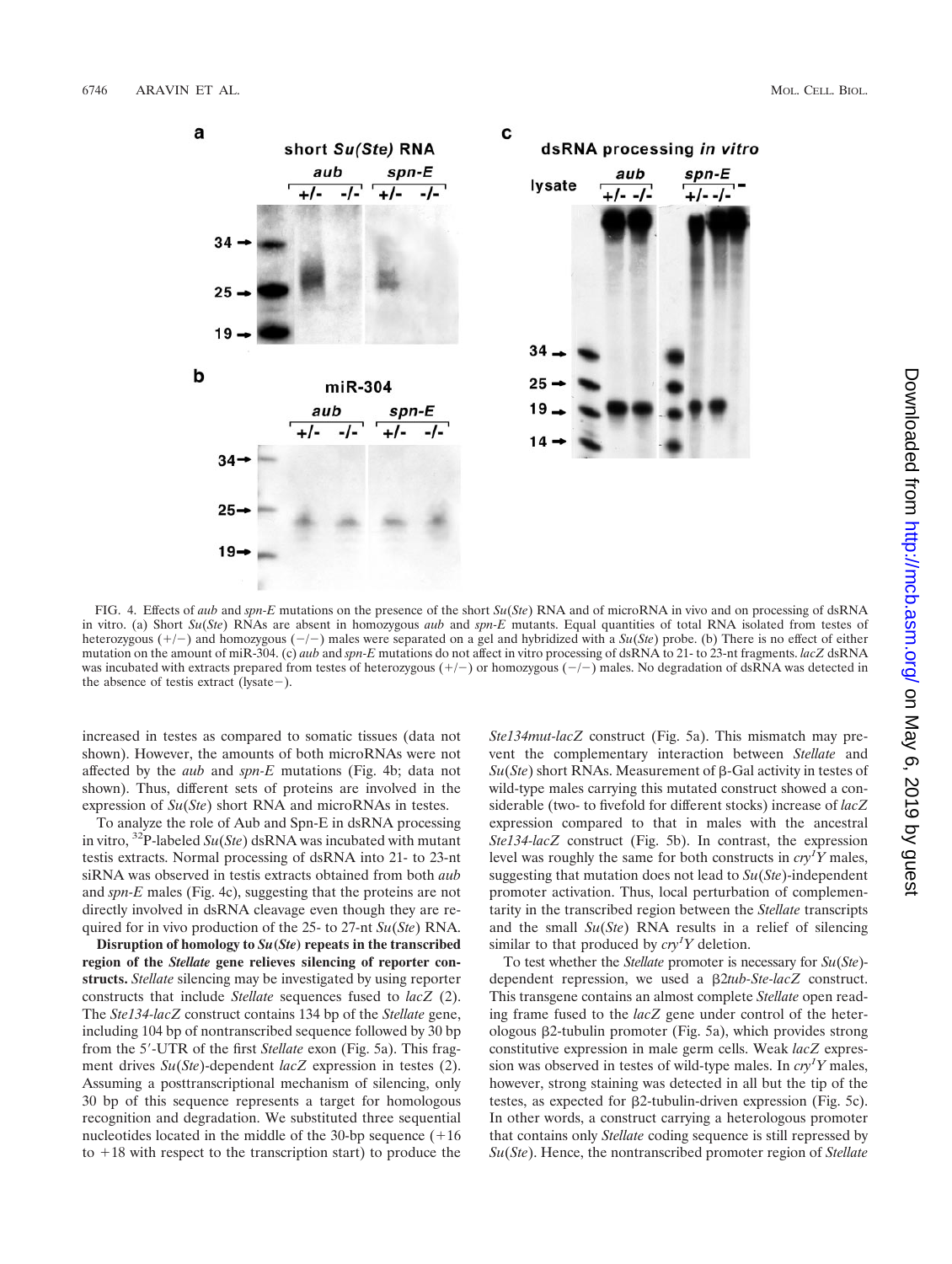

FIG. 5. Structures and expression of reporter constructs containing *Stellate* sequences. (a) The structures of *Stellate* genes and reporter *Ste-lacZ* fusion constructs used for *Drosophila* transformation. The *Ste134-lacZ* construct contains a 134-bp fragment of the *Stellate* gene, including 104 bp of nontranscribed sequence followed by 30 bp of the transcribed noncoding region from the first *Stellate* exon. An arrow indicates the site of substitution of three adjacent nucleotides in the Stellate 5'-UTR sequence in the Ste134mut-lacZ construct. In the 2*tub-Ste-lacZ* construct, the 2*tub* promoter drives expression of the *Ste* open reading frame, detached from intron 2, fused to *lacZ*. (b) Nucleotide substitutions in the *Stellate* transcribed region result in relief of  $Su(Ste)$ -dependent silencing.  $\beta$ -Gal activity was measured in testis extracts from wild-type (filled bars) and *cry1 Y* (open bars) males for three stocks carrying independent insertions of *Stel34-lacZ* and eight stocks with independent insertions of *Ste134mut-lacZ*. There is less difference in *lacZ* expression between wild-type and *cry<sup>1</sup> Y* males that carry the *Ste134mut-lacZ* construct than between those that carry the *Stel34-lacZ* construct. Southern analysis confirmed that all of the stocks carry a single transgene insertion. (c) X-Gal staining of testes from transgenic flies carrying the 2*tub-Ste-lacZ* construct. Weak expression was observed in the germ cells of wild-type males, while in *cry1 Y* males strong staining was detected throughout the testes except in the very tip.  $cry<sup>t</sup>Y$  males have a five- to sevenfold higher level of  $\beta$ -Gal activity than wild-type (XY) males.

appears to be dispensable for repression, supporting a posttranscriptional mechanism of *Stellate* silencing.

## **DISCUSSION**

Here we present studies of natural RNA silencing of the X-linked *Stellate* repeats. Silencing of *Stellate* repeats in the *D. melanogaster* germ line is required for male fertility and is mediated by an interaction with the homologous heterochromatic Y-linked *Su*(*Ste*) repeats. Natural RNA silencing associated with the presence of short RNA may be a common factor in the control of heterochromatin functions. In *S. pombe* long dsRNA produced from centromeric repeats is processed into short RNAs that guide the initiation of heterochromatin formation (38, 50, 51). Various types of transposable elements that make up a considerable part of the heterochromatin in higher eukaryotes have been shown to be repressed by an RNA-silencing mechanism (1, 8, 24, 45, 48, 53, 56). As a first step in dissecting the *Stellate* silencing mechanism, we have examined the processing and distribution of *Stellate* and *Su*(*Ste*) RNAs.

**Nuclear step of dsRNA maturation.** Our group has previously shown that *Stellate* gene transcription yields only sense transcripts, while *Su*(*Ste*) repeats yield both sense and antisense transcripts. We have also observed that expression of *Stellate* and sense *Su*(*Ste*) transcripts is repressed in wild-type males but that antisense *Su*(*Ste*) transcripts escape silencing despite their complementarity to short RNAs (2). Here, we showed that antisense RNAs accumulate in the nucleoplasm and are not transported into the cytoplasm. This result supports our earlier proposal that nonpolyadenylated antisense RNAs escape the cytoplasmic degradation machinery because they are sequestered in the nucleus (2).

Sense transcripts are localized in nuclei of mature wild-type primary spermatocytes. In *cry1 Y* males, in which the *Stellate* genes are derepressed, these transcripts are found only in the cytoplasm. These results correspond to the accumulation of the *Stellate*-coded protein as crystalline aggregates in the cytoplasm of mature primary spermatocytes of *cry<sup>1</sup> Y* males (7). The total amount of *Stellate* and *Su*(*Ste*) sense transcripts is greatly increased in  $\frac{cxy}{Y}$  males (2, 7, 35). The absence of a nuclear signal in  $\frac{cxy}{Y}$  males, contrasted with the presence of sense transcripts in wild-type nuclei, therefore suggests that these transcripts are never released from the wild-type nucleus. Nuclear retention of sense transcripts in the wild type might be explained by the interaction between sense and antisense transcripts. Nuclear localization of sense and antisense transcripts has also been observed for bidirectionally transcribed *white* transgenes, which induce RNAi of the endogenous *white* gene (13).

The distinct sharp dots observed in the nuclei for both sense and antisense RNAs in mature primary spermatocytes may correspond to the accumulation of the native transcript at the sites of transcription. The signals are often located at the border between the chromatin (DAPI stained) and the nucleoplasmic areas of the nucleus, where actively transcribed loci are thought to be located. Restricted nuclear signals corresponding to the sites of transcription have been observed for a number of genes (52), whereas transcripts in the process of export from the nucleus are usually below the detection sensitivity of the standard in situ hybridization technique. The colocalization of the sense and antisense transcripts suggests the formation of dsRNA in the nucleus, thus placing the initiation of *Stellate* silencing in the nucleus. We propose that these nuclear dsRNA species may involve hybrids between sense and antisense *Su*(*Ste*) transcripts, as well as between sense *Stellate* and antisense *Su*(*Ste*) transcripts, and that these hybrids are essential for *Stellate* silencing by *Su*(*Ste*).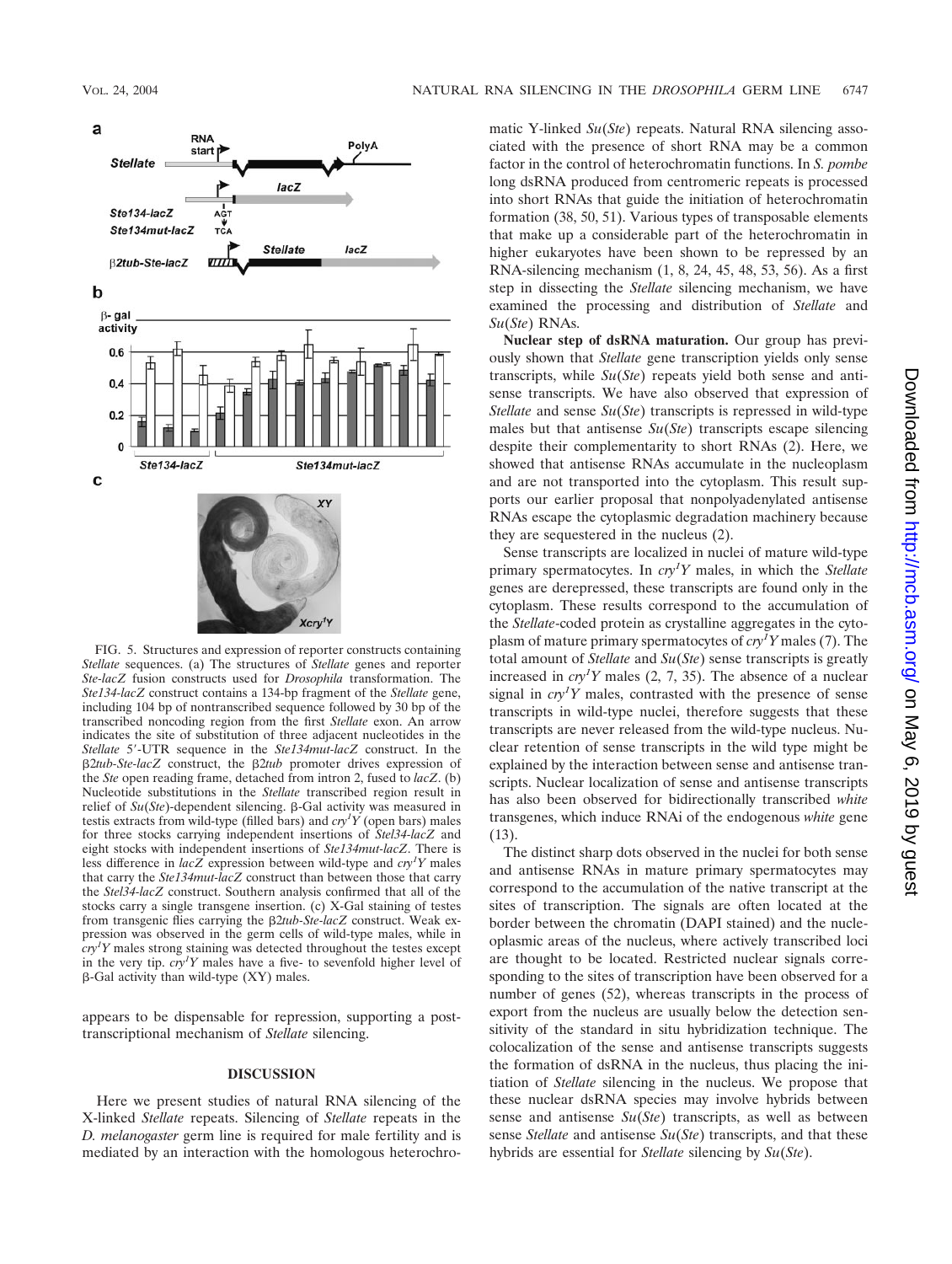**Different sizes of the short** *Su***(***Ste***) RNAs and typical siRNAs.** We observed a strong correlation between *Stellate* silencing and the presence in testes of sense and antisense 25 to 27-nt RNAs homologous to *Stellate* and *Su*(*Ste*) sequences. The short RNAs are absent when *Stellate* genes are derepressed as a consequence of either a *Su*(*Ste*) locus deletion or mutations in the *aub* and *spn-E* genes. The cloning of short RNA from *D. melanogaster* testes also demonstrates the presence of short RNAs that are derived from *Su*(*Ste*) and are highly homologous to *Stellate* (1). A rigid size restriction of 21 to 23 nt has, however, been observed for siRNA in various in vitro studies of *D. melanogaster* RNAi. Examination of Dicer activity with different dsRNAs suggests a strong specificity of processing to 21- to 23-nt fragments in both *Drosophila* embryo extracts and cell culture (4, 9). Furthermore, investigation of the functional anatomy of chemically synthesized siRNAs in embryo extracts defined the optimal length of siRNAs as 21 to 23 nt, while RNAs longer than 24 nt have practically no cognate-mRNA cleavage activity (10). It has been proposed that only RNAs that meet this size requirement can be loaded into the RISC. However, examples of the existence of two size classes of short RNAs (21 or 22 nt and 24 to 26 nt) involved in silencing have also been reported. Two different size variants of short RNAs were observed during artificial silencing in plants, with the short variant responsible for posttranscriptional gene silencing and the long one most likely participating in DNA methylation and spreading of the silencing signal (16). Furthermore, only RNAs from the long class have been detected that correspond to endogenous plant transposable elements. Two size classes of short RNAs are produced from dsRNA in plant extracts, and the activity of different Dicer proteins was shown to be responsible for producing each class (46). Cloning of endogenous short RNAs from *D. melanogaster* has also identified two size classes of short RNAs, with the short class (21 to 23 nt) including microRNAs and the long class (24 to 26 nt) comprising sequences derived from transcripts of transposable elements and other repetitive heterochromatic sequences (1).

The larger size of the short *Su*(*Ste*) RNA may be explained by specific sequences affecting dsRNA processing by Dicer or by the presence in testes of specific factors that change the cleavage interval of dsRNA. However, we find that exogenous *Su*(*Ste*) dsRNA is cleaved into 21- to 23-nt siRNA in testis extracts, most likely reflecting the activity of the same Dicer protein that acts in somatic tissues. We favor the hypothesis that the 25- to 27-nt *Su*(*Ste*) RNAs detected in vivo are produced by a mechanism at least partially different from conventional siRNA production. A clue to the origin of the short *Su*(*Ste*) RNAs comes from the finding that *Su*(*Ste*) dsRNA formation occurs in the nucleus, unlike that of artificial RNAi, in which dsRNA is believed to be processed in the cytoplasm (5). Both conventional-size siRNA and a longer short RNA have been observed during viroid replication in the plant nucleus (36). Two size classes of short RNAs may be produced in *D. melanogaster* by different Dicer proteins, as has been demonstrated in plants (46). Alternatively, specific nuclear factors may affect how a single Dicer protein processes dsRNA in the nucleus.

**Role of Aub and Spn-E in formation of short RNAs.** We observed that mutations in the *aub* and *spn-E* genes lead to elimination of short *Su*(*Ste*) RNA in testes. However, neither mutation affects processing of exogenously provided dsRNA to 21- to 23-nt siRNA in testis extracts. It has been observed that both *aub* and *spn-E* mutations block RNAi in oocytes produced by injected dsRNA (23). The authors proposed that both proteins affect RNAi because of their involvement in translational control, but our results suggest that Aub and Spn-E may be involved in the production and/or stabilization of siRNA. Similarly, the *rde-1* and *mut-7* genes of *Caenorhabditis elegans* are required for the production of siRNA in vivo but are dispensable for dsRNA processing in vitro (37, 48). The authors showed that the corresponding proteins are required for long-term stabilization of siRNA rather than for dsRNA processing.

The *aub* and *spn-E* mutations eliminate the short *Su*(*Ste*) RNA without affecting the abundance of two different microR-NAs in testes. We propose that distinct protein complexes mediate production and/or stabilization of short *Su*(*Ste*) RNA and microRNAs in testes. Similarly, different members of the Argonaute family participate in artificial RNAi and in microRNA processing in *C. elegans* and plants (5, 16), despite the central role of Dicer in both processes (6, 14).

**Mechanism of** *Stellate* **repression.** Homologous silencing mediated by short RNA may occur by posttranscriptional degradation of mRNA (49, 54) and by DNA and chromatin modification leading to transcriptional repression (16, 41, 56). The nuclear antisense RNA accumulation and dsRNA formation that we have found raises the question of whether posttranscriptional or transcriptional mechanisms of silencing operate in *Stellate* repression. For animals, it is generally believed that artificial RNAi caused by dsRNA leads to posttranscriptional degradation of mRNA. However, it has been shown that dsRNA or short RNA can affect transcription and chromatin structure of homologous sequences in plants and *Saccharomyces cerevisiae* (30, 51, 56). In plants, for example, transcriptional silencing of reporter constructs can be caused if the dsRNA produced by hairpin constructs or virus infection is homologous to the untranscribed promoter region of the target gene, while posttranscriptional degradation of the corresponding mRNA occurs if there is homology between the dsRNA and the transcribed sequence (30, 31).

We have observed that constructs containing the *Stellate* coding sequence driven by a heterologous promoter are regulated by *Su*(*Ste*) repeats in the same manner as native *Stellate* genes or reporter constructs with *Stellate* sequence fused to *lacZ*. In contrast, expression of the endogenous *Nac-*like genes, having a putative promoter region with high levels of sequence similarity (95%) to *Stellate* but an unrelated transcribed sequence, shows no response to the deletion of *Su*(*Ste*) (L. Usakin and G. L. Kogan, unpublished results). In the present study, we also found that nucleotide substitutions in the transcribed region of a *Stellate* fragment homologous to the *Su*(*Ste*) sequence lead to a release of silencing. Thus, homology to *Su*(*Ste*) in the untranscribed region is dispensable for repression, while local disturbance of complementarity in the transcribed sequence impairs silencing. We cannot rule out the possibility that regulatory sequences important for transcriptional silencing may be present in the transcribed region, but our results are more simply explained by a posttranscriptional *Stellate* silencing mechanism.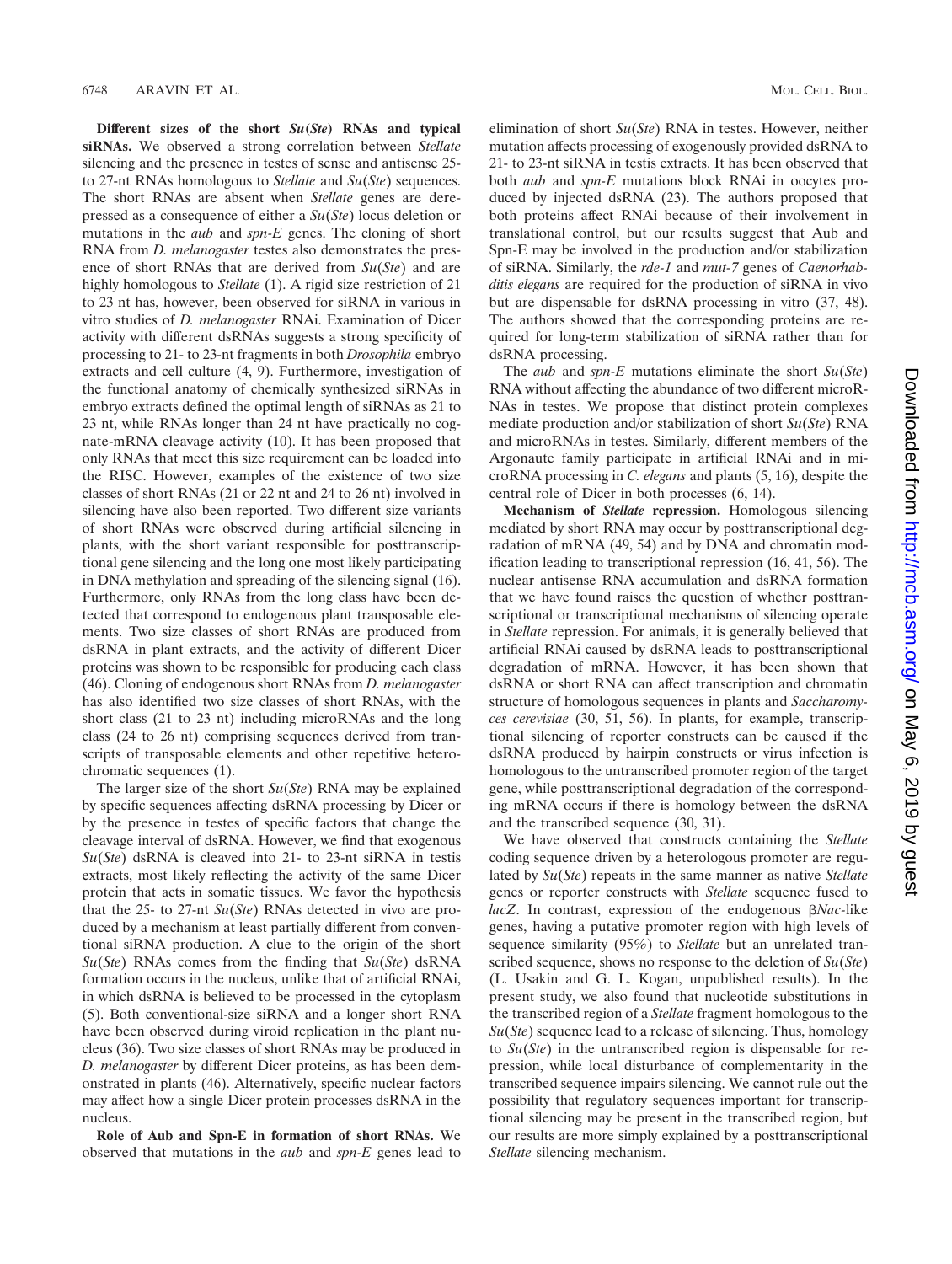The two blocks of tandemly repeated *Stellate* genes are located in intercalary and constitutive heterochromatin of the X chromosome (27, 42), and *Su*(*Ste*) repeats are located in the heterochromatic Y chromosome. siRNA-mediated transcriptional repression of centromeric heterochromatin repeats has been recently demonstrated in *S. cerevisiae* (51). Our results do not exclude participation of transcriptional repression of genomic *Stellate* repeats acting in concert with a posttranscriptional mechanism. Similarly, both transcriptional and posttranscriptional mechanisms have been shown to operate in the repression of multicopy transgenes associated with the presence of homologous short RNA in *D. melanogaster* (34). Thus, both transcriptional and posttranscriptional mechanisms might act in *Stellate* silencing, and further studies will be directed to understanding the contribution of each of them.

#### **ACKNOWLEDGMENTS**

We thank Leonard Robbins, Yair Dorsett, and Phillip Zamore for text improvements and critical comments.

This work was supported by grants from the Russian Foundation for Basic Researches (N 02-04-48498), INTAS (N 01-0279), the Russian Foundation for Science School Support (N 2074, 2003.4), the Physics-Chemical Biology Program of RAS, and INTAS young scientist fellowship YSF 00-243 to A.A.A. The work of F.B. and G.C. was supported by grants from the CNRS (ATIPE), the Association pour la Recherche sur le Cancer, and the Human Frontier Science Program Organization.

#### **REFERENCES**

- 1. **Aravin, A. A., M. Lagos-Quintana, A. Yalcin, M. Zavolan, D. Marks, B. Snyder, T. Gaasterland, J. Meyer, and T. Tuschl.** 2003. The Small RNA profile during Drosophila melanogaster development. Dev. Cell **5:**337–350.
- 2. **Aravin, A. A., N. M. Naumova, A. V. Tulin, V. V. Vagin, Y. M. Rozovsky, and V. A. Gvozdev.** 2001. Double-stranded RNA-mediated silencing of genomic tandem repeats and transposable elements in the D. melanogaster germline. Curr. Biol. **11:**1017–1027.
- 3. **Bantignies, F., C. Grimaud, S. Lavrov, M. Gabut, and G. Cavalli.** 2003. Inheritance of Polycomb-dependent chromosomal interactions in Drosophila. Genes Dev. **17:**2406–2420.
- 4. **Bernstein, E., A. A. Caudy, S. M. Hammond, and G. J. Hannon.** 2001. Role for a bidentate ribonuclease in the initiation step of RNA interference. Nature **409:**363–366.
- 5. **Billy, E., V. Brondani, H. Zhang, U. Muller, and W. Filipowicz.** 2001. Specific interference with gene expression induced by long, double-stranded RNA in mouse embryonal teratocarcinoma cell lines. Proc. Natl. Acad. Sci. USA **98:**14428–14433.
- 6. **Boutet, S., F. Vazquez, J. Liu, C. Beclin, M. Fagard, A. Gratias, J. B. Morel, P. Crete, X. Chen, and H. Vaucheret.** 2003. Arabidopsis HEN1. A genetic link between endogenous miRNA controlling development and siRNA controlling transgene silencing and virus resistance. Curr. Biol. **13:**843–848.
- 7. **Bozzetti, M. P., S. Massari, P. Finelli, F. Meggio, L. A. Pinna, B. Boldyreff, O. G. Issinger, G. Palumbo, C. Ciriaco, S. Bonaccorsi, et al.** 1995. The Ste locus, a component of the parasitic cry-Ste system of Drosophila melanogaster, encodes a protein that forms crystals in primary spermatocytes and mimics properties of the beta subunit of casein kinase 2. Proc. Natl. Acad. Sci. USA **92:**6067–6071.
- 8. **Djikeng, A., H. Shi, C. Tschudi, and E. Ullu.** 2001. RNA interference in Trypanosoma brucei: cloning of small interfering RNAs provides evidence for retroposon-derived 24–26-nucleotide RNAs. RNA **7:**1522–1530.
- 9. **Elbashir, S. M., W. Lendeckel, and T. Tuschl.** 2001. RNA interference is mediated by 21- and 22-nucleotide RNAs. Genes Dev. **15:**188–200.
- 10. **Elbashir, S. M., J. Martinez, A. Patkaniowska, W. Lendeckel, and T. Tuschl.** 2001. Functional anatomy of siRNAs for mediating efficient RNAi in Drosophila melanogaster embryo lysate. EMBO J. **20:**6877–6888.
- 11. **Fire, A., S. Xu, M. K. Montgomery, S. A. Kostas, S. E. Driver, and C. C. Mello.** 1998. Potent and specific genetic interference by double-stranded RNA in Caenorhabditis elegans. Nature **391:**806–811.
- 12. **Fraser, A. G., R. S. Kamath, P. Zipperlen, M. Martinez-Campos, M. Sohrmann, and J. Ahringer.** 2000. Functional genomic analysis of C. elegans chromosome I by systematic RNA interference. Nature **408:**325–330.
- 13. **Giordano, E., R. Rendina, I. Peluso, and M. Furia.** 2002. RNAi triggered by symmetrically transcribed transgenes in Drosophila melanogaster. Genetics **160:**637–648.
- 14. **Grishok, A., A. E. Pasquinelli, D. Conte, N. Li, S. Parrish, I. Ha, D. L. Baillie, A. Fire, G. Ruvkun, and C. C. Mello.** 2001. Genes and mechanisms related

to RNA interference regulate expression of the small temporal RNAs that control C. elegans developmental timing. Cell **106:**23–34.

- 15. **Hall, I. M., G. D. Shankaranarayana, K. Noma, N. Ayoub, A. Cohen, and S. I. Grewal.** 2002. Establishment and maintenance of a heterochromatin domain. Science **297:**2232–2237.
- 16. **Hamilton, A., O. Voinnet, L. Chappell, and D. Baulcombe.** 2002. Two classes of short interfering RNA in RNA silencing. EMBO J. **21:**4671–4679.
- 17. **Hammond, S. M., E. Bernstein, D. Beach, and G. J. Hannon.** 2000. An RNA-directed nuclease mediates post-transcriptional gene silencing in Drosophila cells. Nature **404:**293–296.
- 18. **Hammond, S. M., S. Boettcher, A. A. Caudy, R. Kobayashi, and G. J. Hannon.** 2001. Argonaute2, a link between genetic and biochemical analyses of RNAi. Science **293:**1146–1150.
- 19. **Hutvagner, G., J. McLachlan, A. E. Pasquinelli, E. Balint, T. Tuschl, and P. D. Zamore.** 2001. A cellular function for the RNA-interference enzyme Dicer in the maturation of the let-7 small temporal RNA. Science **293:**834– 838.
- 20. **Hutvagner, G., and P. D. Zamore.** 2002. A microRNA in a multiple-turnover RNAi enzyme complex. Science **297:**2056–2060.
- 21. **Ishizuka, A., M. C. Siomi, and H. Siomi.** 2002. A Drosophila fragile X protein interacts with components of RNAi and ribosomal proteins. Genes Dev. **16:**2497–2508.
- 22. **Kamath, R. S., A. G. Fraser, Y. Dong, G. Poulin, R. Durbin, M. Gotta, A. Kanapin, N. Le Bot, S. Moreno, M. Sohrmann, D. P. Welchman, P. Zipperlen, and J. Ahringer.** 2003. Systematic functional analysis of the Caenorhabditis elegans genome using RNAi. Nature **421:**231–237.
- 23. **Kennerdell, J. R., S. Yamaguchi, and R. W. Carthew.** 2002. RNAi is activated during Drosophila oocyte maturation in a manner dependent on aubergine and spindle-E. Genes Dev. **16:**1884–1889.
- 24. **Ketting, R. F., T. H. Haverkamp, H. G. van Luenen, and R. H. Plasterk.** 1999. Mut-7 of C. elegans, required for transposon silencing and RNA interference, is a homolog of Werner syndrome helicase and RNaseD. Cell **99:**133–141.
- 25. **Lam, G., and C. S. Thummel.** 2000. Inducible expression of double-stranded RNA directs specific genetic interference in Drosophila. Curr. Biol. **10:**957– 963.
- 26. **Livak, K.** 1990. Detailed structure of the Drosophila melanogaster Stellate genes and their transcripts. Genetics **124:**303–316.
- 27. **Livak, K. J.** 1984. Organization and mapping of a sequence on the Drosophila melanogaster X and Y chromosomes that is transcribed during spermatogenesis. Genetics **107:**611–634.
- 28. **Llave, C., Z. Xie, K. D. Kasschau, and J. C. Carrington.** 2002. Cleavage of Scarecrow-like mRNA targets directed by a class of Arabidopsis miRNA. Science **297:**2053–2056.
- 29. **Martinez, J., A. Patkaniowska, H. Urlaub, R. Luhrmann, and T. Tuschl.** 2002. Single-stranded antisense siRNAs guide target RNA cleavage in RNAi. Cell **110:**563–574.
- 30. **Mette, M. F., W. Aufsatz, J. van Der Winden, M. A. Matzke, and A. J. Matzke.** 2000. Transcriptional silencing and promoter methylation triggered by double-stranded RNA. EMBO J. **19:**5194–5201.
- 31. **Mette, M. F., A. J. Matzke, and M. A. Matzke.** 2001. Resistance of RNAmediated TGS to HC-Pro, a viral suppressor of PTGS, suggests alternative pathways for dsRNA processing. Curr. Biol. **11:**1119–1123.
- 32. **Mourelatos, Z., J. Dostie, S. Paushkin, A. Sharma, B. Charroux, L. Abel, J. Rappsilber, M. Mann, and G. Dreyfuss.** 2002. miRNPs: a novel class of ribonucleoproteins containing numerous microRNAs. Genes Dev. **16:**720– 728.
- 33. **Nykanen, A., B. Haley, and P. D. Zamore.** 2001. ATP requirements and small interfering RNA structure in the RNA interference pathway. Cell **107:**309– 321.
- 34. **Pal-Bhadra, M., U. Bhadra, and J. A. Birchler.** 2002. RNAi related mechanisms affect both transcriptional and posttranscriptional transgene silencing in Drosophila. Mol. Cell **9:**315–327.
- 35. **Palumbo, G., S. Bonaccorsi, L. G. Robbins, and S. Pimpinelli.** 1994. Genetic analysis of Stellate elements of Drosophila melanogaster. Genetics **138:** 1181–1197.
- 36. **Papaefthimiou, I., A. Hamilton, M. Denti, D. Baulcombe, M. Tsagris, and M. Tabler.** 2001. Replicating potato spindle tuber viroid RNA is accompanied by short RNA fragments that are characteristic of post-transcriptional gene silencing. Nucleic Acids Res. **29:**2395–2400.
- 37. **Parrish, S., and A. Fire.** 2001. Distinct roles for RDE-1 and RDE-4 during RNA interference in Caenorhabditis elegans. RNA **7:**1397–1402.
- 38. **Reinhart, B. J., and D. P. Bartel.** 2002. Small RNAs correspond to centromere heterochromatic repeats. Science **297:**1831.
- 39. **Rubin, G. M., and A. C. Spradling.** 1982. Genetic transformation of Drosophila with transposable element vectors. Science **218:**348–353.
- 40. **Schmidt, A., G. Palumbo, M. P. Bozzetti, P. Tritto, S. Pimpinelli, and U. Schafer.** 1999. Genetic and molecular characterization of sting, a gene involved in crystal formation and meiotic drive in the male germ line of Drosophila melanogaster. Genetics **151:**749–760.
- 41. **Schramke, V., and R. Allshire.** 2003. Hairpin RNAs and retrotransposon